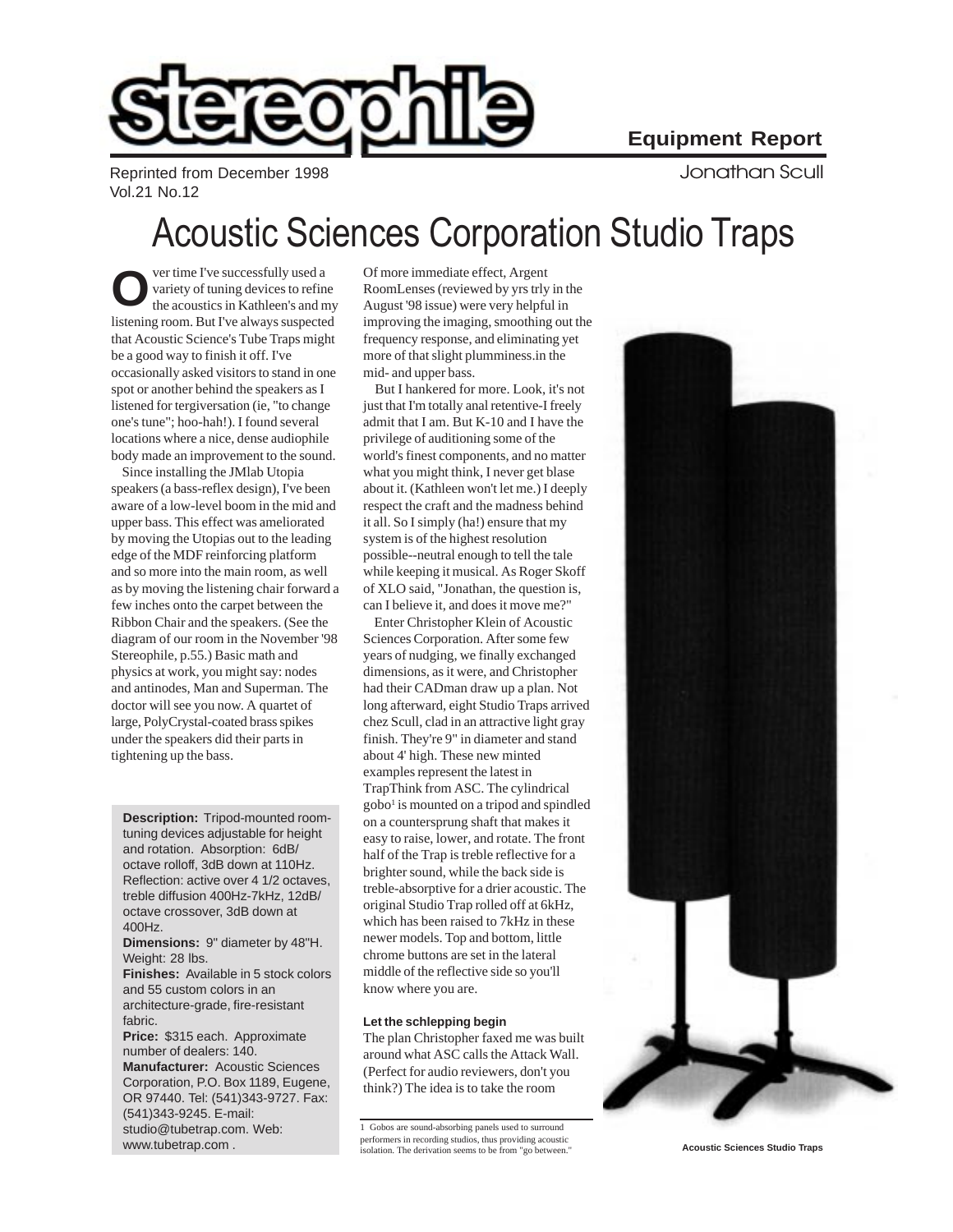## ASC Studio Traps

completely out of the equation rather than treat its pressure zones individually. Some of you may have seen those massive Trap setups at WCES or at one of the Stereophile HI-FI Shows. Two Traps are set obliquely to the baffle at the speakers' outside edges, the outside Trap closer to the listener than the inside one. Another pair is placed at the inside edges of the speakers, the first Trap adjacent to the baffle and the second more steeply raked toward the back wall.

 I tried the Attack Wall and didn't really like it. It absorbed too much high frequency information, deadened the sound, and robbed the music of its natural dynamics. No juice. What was left was focused and pretty, but hey-Demanding Reviewer At Work: I want more, not less. Some of the life and sparkle returned when I rotated the Traps to show more of their reflective sides to the drivers, but I just couldn't find a balance I liked.

 But man, did the highs get smoooooth. That was interesting--I wondered if there was a tad too much smoothing going on; one way or the other, it meant more problems with side reflections than I'd realized. Some fairly amusing but all-toomeaningful glances passed between K-10 and me as we listened. Yes, I was beginning to feel... Trapped! [reader-supplied badaBOOM here]

 Lounging in the Ribbon Chair, I considered the Attack Wall while listening to a fine new double CD of Paul Galbraith doing Bach's complete Sonatas and Partitas for Solo Violin arranged for 8-string guitar (Delos DE 3232). Arthur Noxon, PE, MSME, physicist, and owner of ASC, has his roots sunk deepest in the professional recording world. An Attack Wall in a recording studio is a mini-forest of Traps surrounding a m~ng console or a performer and mike. I appreciate the idea of it, yet as I thought back to the demos I'd heard, the Wall had always been accompanied by a huge number of ASC products throughout the room. Of course, it's logical to pull out all the stops at a show. And, as Christopher Klein assured me, the audiophile version of the Attack Wall could be made to work wonders with some patience and help from a knowledgeable ASC field operative. But what could I do now, I wondered.

 Time to take my own best advice and follow my instincts. I was sure the two Studio Traps at the outside edges of the Utopias should stay where they were. Attenuating first reflections can only be of help, even from such relatively dis-



Fig.1 The Scull listening loft, promary Studio Trap array (an additional Trap is in the right-hand corner behind the speakers).



Fig.2 The Scull listening loft, secondary Studio Trap array (an additional Trap is in the right-hand corner behind the speakers).

tant surfaces as are found in our setup. The soundstage had moved way forward with the Wall up, so the two pairs of Traps adjacent to the inside edges of the speakers were first on my hit list. I took a pair and plunked them in the left and right corners behind the speakers, their absorptive sides facing the corners of the room. This is, of course, classic Tube Trap positioning for bass attenuation. Another pair went to a point about halfway between the backs of the Utopias' cabinets and the rear wall, about a third of the way in from each sidewall--about where I'd stood friend

and foe alike when tuning the room with the (living and breathing) bodies of my long-suffering friends (see fig.l). A modified plan put the middle pair up against the sidewalls about halfway between the speaker cabinets and the back wall.

 As I listened to the changed acoustic, I nudged the two pairs of Traps on the outsides of the Utopias a bit farther apart, allowing both speakers and Traps room to breathe a little. Then I fanned out the Traps for a shallower toe-in when seen from the listening position. Then I humped the middle pair behind